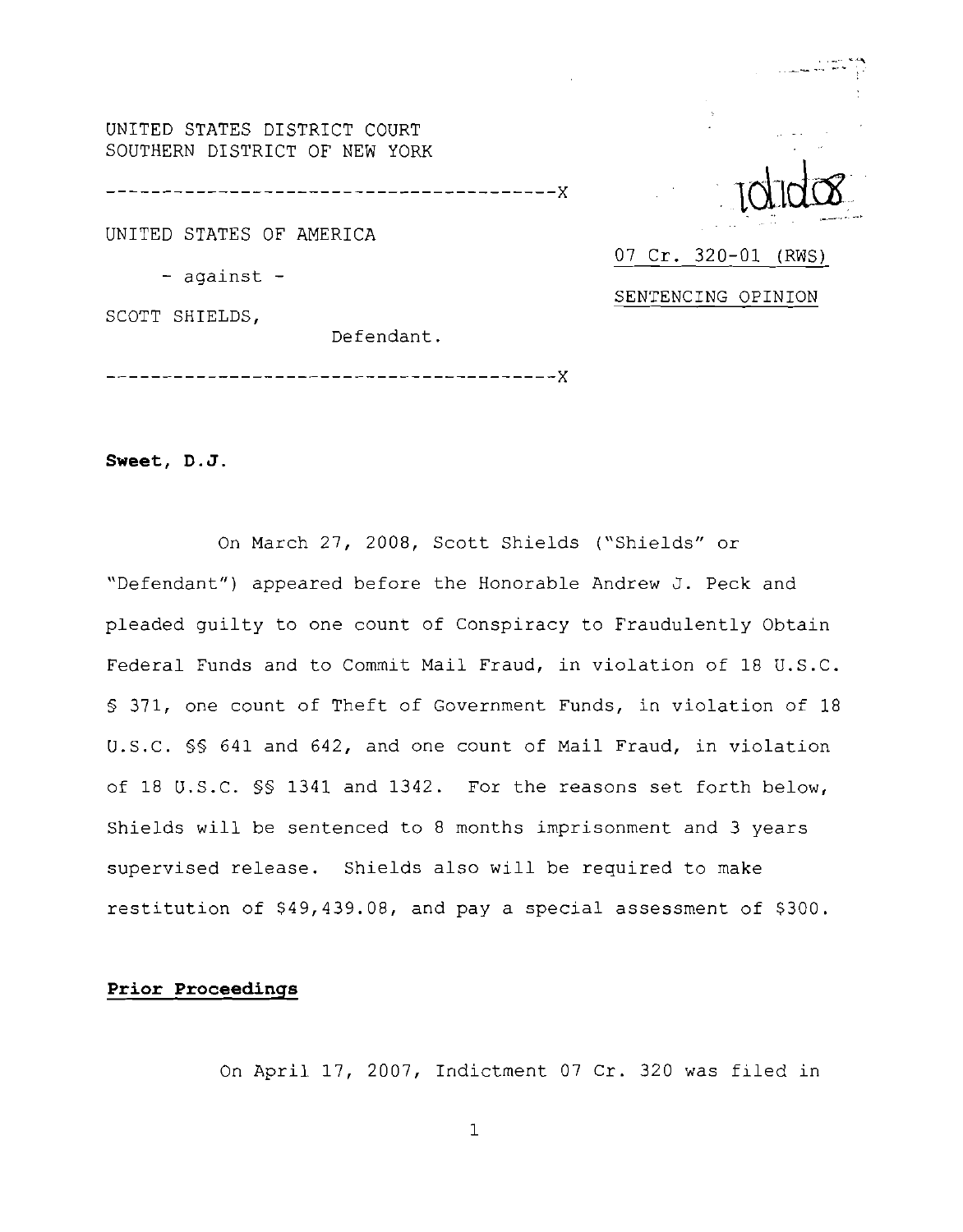the Southern District of New York. Count 1 charges that from September 2001, up to and including October 2003, in the Southern District of New York and elsewhere, Scott Shields, Patricia Shields, and others known and unknown, conspired together to steal and receive money in excess of \$1,000 from the Department of Homeland Security's ("DHS") Federal Emergency Management Agency ("FEMA") and from the American Red Cross, in violation of 18 U.S.C. **SS** 641 and 1341. Count 2 charges that from September 2001 up to and including October 2003, in the Southern District of New York and elsewhere, Scott Shields and Patricia Shields unlawfully, through fraud and deceit, received approximately \$38,906.00 in FEMA Mortgage and Rental Assistance to which they were not entitled. Count 3 charges that in July 2002 and August 2002, in the Southern District of New York and elsewhere, Scott Shields and Patricia Shields unlawfully, through fraud and deceit, caused the American Red Cross to have the United States Postal Service deliver a check in the amount of \$10,533.08 to Scott Shields at 225 Rector Street, Apartment 23G, New York, NY

On March 27, 2008, Defendant pleaded guilty to his criminal conduct as charged.

The Government has presented its position on the application of the **U.S.** Sentencing Guidelines in a Pimintel

 $\overline{2}$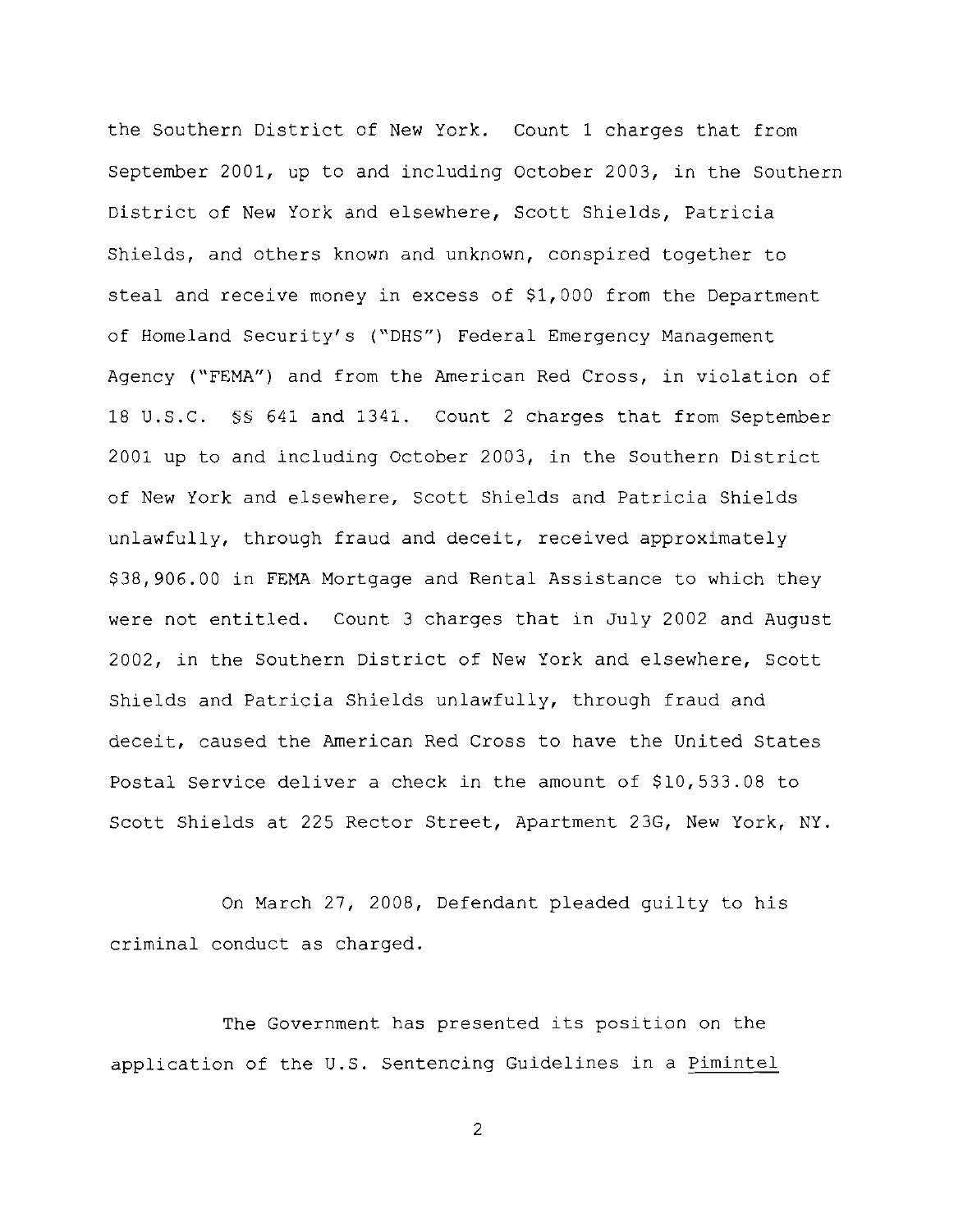#### letter, as follows:

- Pursuant to S3D1.2, Counts One, Two and Three are grouped.
- Section 2Bl.l is the guideline applicable to the instant offense. Because Defendant was convicted of an offense with a statutory maximum penalty of 20 years, the case offense level is seven, pursuant to S2Bl. 1 (a) (1) .
- Because the loss exceeded \$30,000, a six-level increase in the offense level is warranted pursuant to S2Bl. 1 (b) (1) (D) .
- Defendant has accepted responsibility for his actions. As such, a two-level reduction in the offense level is warranted pursuant to §3El.l(a).
- The offense level is therefore 11.
- Assuming a Criminal History Category of I, the Guideline range is 8 to 14 months.

Sentencing is scheduled for October 14, 2008.

# **The Sentencing Framework**

In accordance with the Supreme Court's decision in United States v. Booker, 543 U.S. 220 (2005), and the Second Circuit's decision in United States v. Crosby, 397 F.3d 103 (2d Cir. 2005), the sentence to be imposed was reached through consideration of all of the factors identified in 18 U.S.C. S 3553(a), including the advisory Sentencing Guidelines (the "Guidelines") established by the United States Sentencing Commission. As the Supreme Court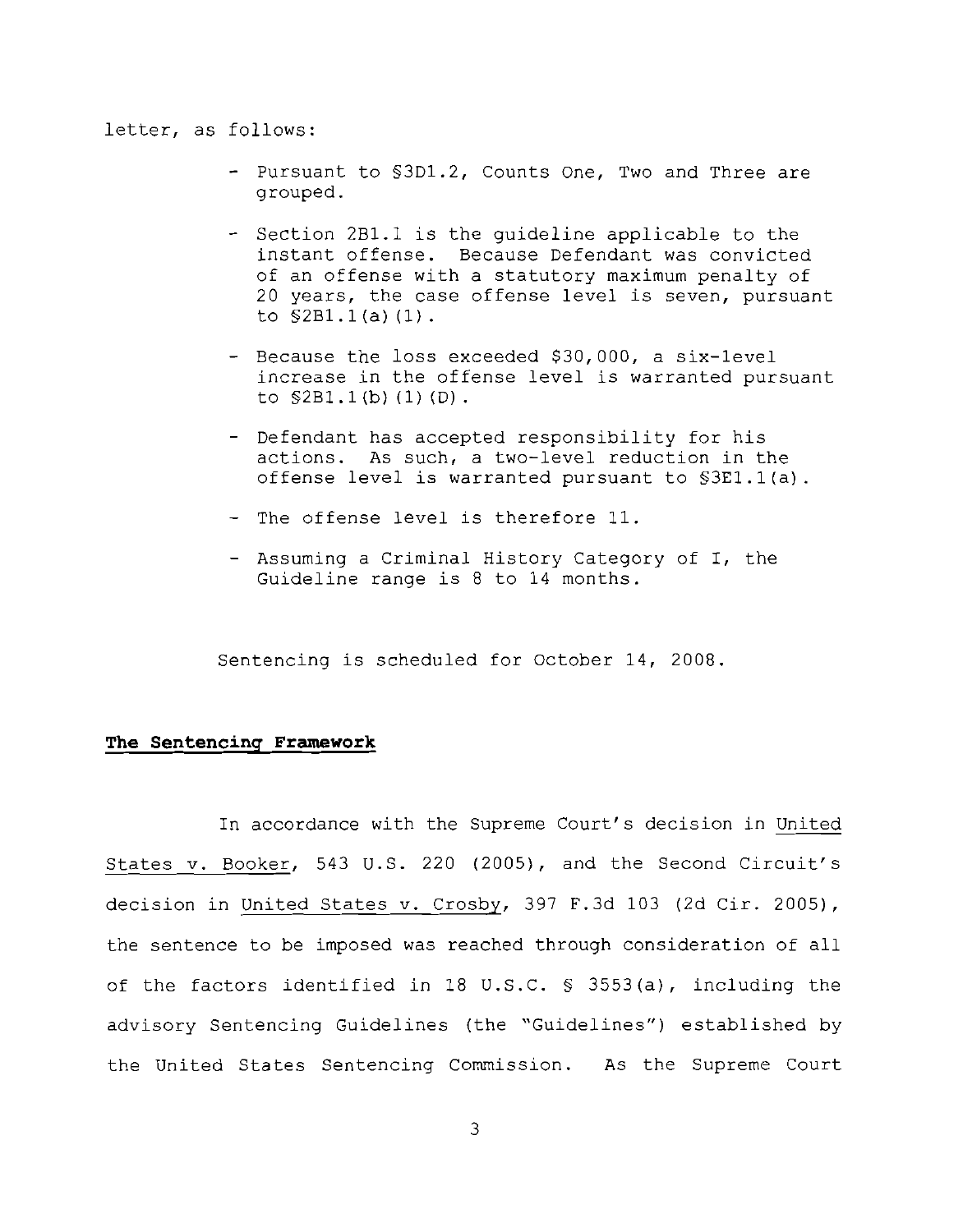explained in Gall v. United States, 128 S.Ct. 586 (2007):

[A] district court should begin all sentencing proceedings by correctly calculating the applicable Guidelines range. As a matter of administration and to secure nationwide consistency, the Guidelines should be the starting point and the initial benchmark. The Guidelines are not the only consideration, however. Accordingly, after giving both parties an opportunity to argue for whatever sentence they deem appropriate, the district judge should then consider all of the *5* 3553(a) factors to determine whether they support the sentence requested by a party. In so doing, he may not presume that the Guidelines range is reasonable. He must make an individualized assessment based on the facts presented.

pr<br>mu<br>fa<br><u>Id.</u> at Id. at 596 (internal citation and footnote omitted). Thus, in addition to analysis of the Guidelines, the sentence imposed here results from consideration of:

- (1) the nature and circumstances of the offense and the history and characteristics of the defendant;
- (2) the need for the sentence imposed-
	- (A) to reflect the seriousness of the offense, to promote respect for the law, and to provide just punishment for the offense;
	- (B) to afford adequate deterrence to criminal conduct;
	- (C) to protect the public from further crimes of the defendant; and
	- (D) to provide the defendant with needed educational or vocational training, medical care, or other correctional treatment in the most effective manner;

(3) the kinds of sentences available;

(4) the kinds of sentence and the sentencing range established for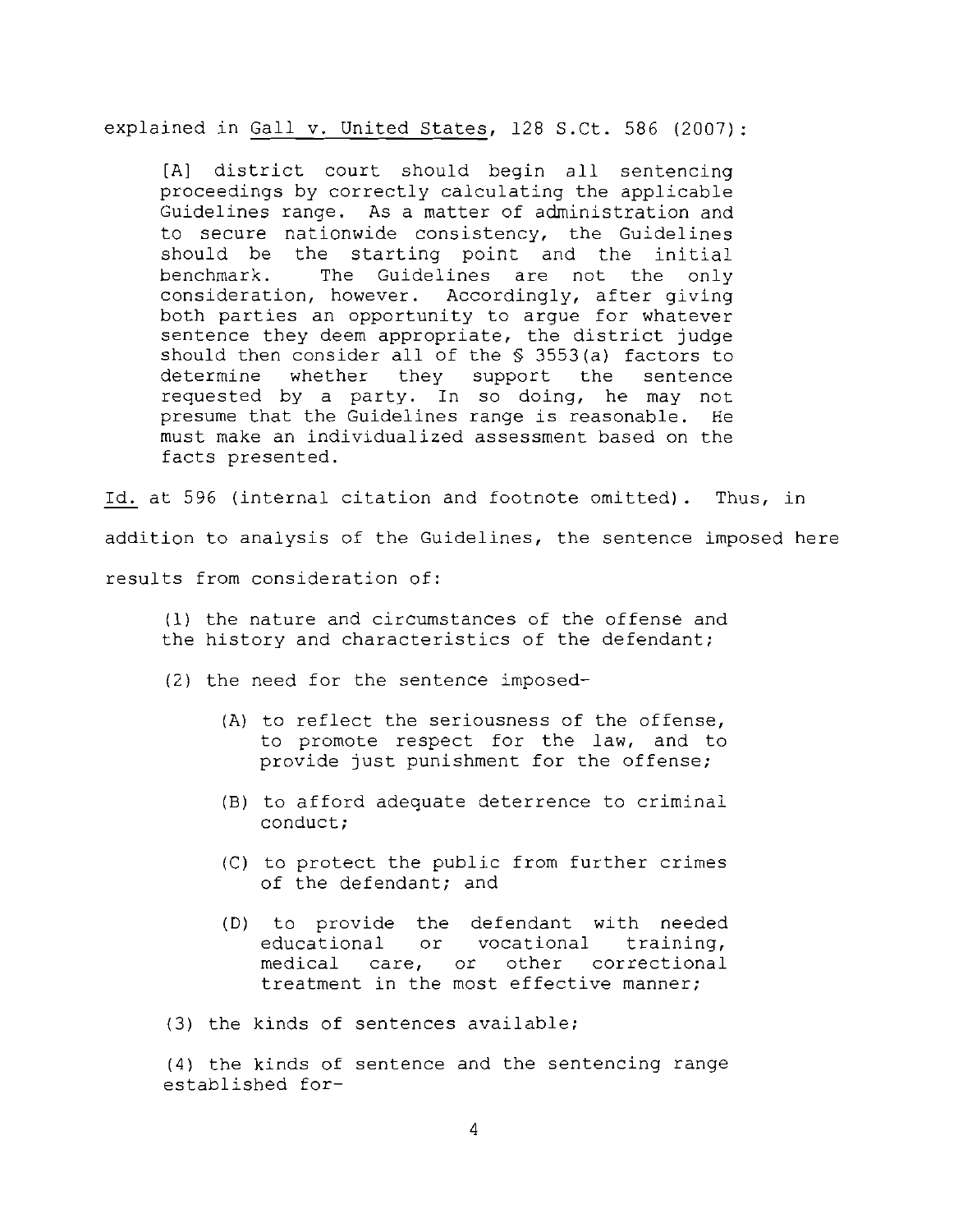(A) the applicable category of offense committed by the applicable category of defendant as set forth in the guidelines.<br> $\cdot \cdot$ 

(5) any pertinent policy statement . . . [issued by the Sentencing Commission];

(6) the need to avoid unwarranted sentence disparities among defendants with similar records who have been found quilty of similar conduct; and

7 the need to provide restitution to any victims of the offense.

18 U.S.C. § 3553(a). A sentencing judge is permitted to find all<br>the facts appropriate for determining a sentence, whether that<br>sentence is a so-called Guidelines sentence or not. <u>See Crosby</u>, the facts appropriate for determining a sentence, whether that

In light of the Court's statutory responsibility "to 'impose a sentence sufficient, but not greater than necessary' to accomplish the goals of sentencing," Kimbrough v. United States, 128 S. Ct 558, 571 (2007) (quoting 18 U.S.C. *5* 3553(a)), and having considered the Guidelines and all of the factors set forth in *5* 3553(a), it is determined that a Guidelines sentence is warranted in the instant case.

### **The Defendant**

The Court adopts the facts set forth in the Probation

 $\mathsf{S}$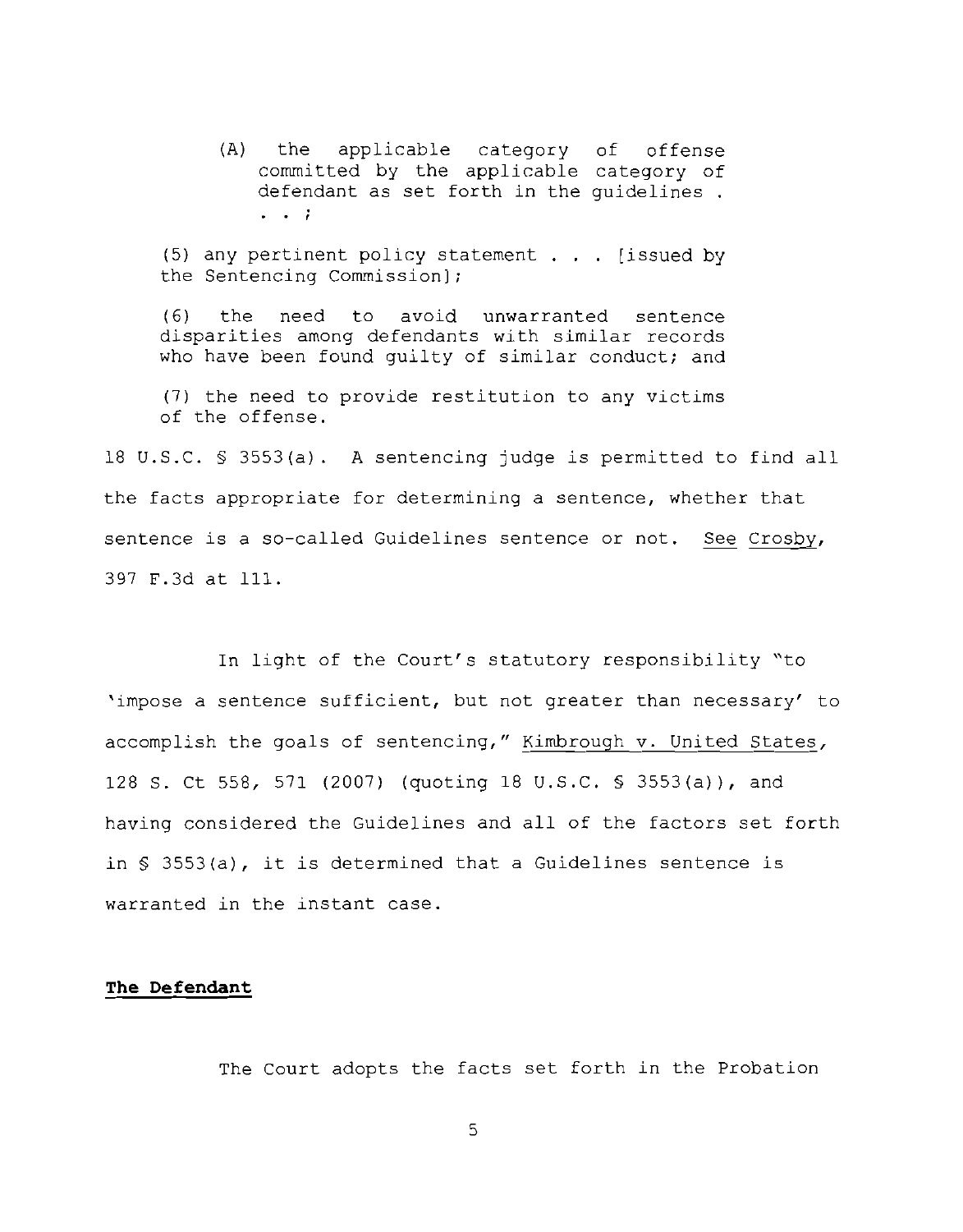Department's Presentence Investigation Report ("PSR") with respect to Defendant's personal and family history.

# **The Offense Conduct**

The following description draws on the PSR. The specific facts of the underlying conduct are adopted as set forth in that report.

Following the events of September 11, 2001, Scott Shields and Patricia Shields, who are brother and sister, applied for Mortgage and Rental Assistance from FEMA by providing information in-person in Manhattan, via telephone and in writing. The FEMA Mortgage and Rental Assistance program has certain eligibility criteria that applicants had to satisfy in order to qualify for benefits in the wake of the September 11 tragedy. Generally, applicants had to either have resided in the vicinity of the World Trade Center on September 11, 2001, been injured as a result of the September 11 attack, or had their business activity significantly affected by the events of September 11, either because that business was located in lower Manhattan or depended upon business/customers that were residents in lower Manhattan.

When they applied for FEMA Mortgage and Rental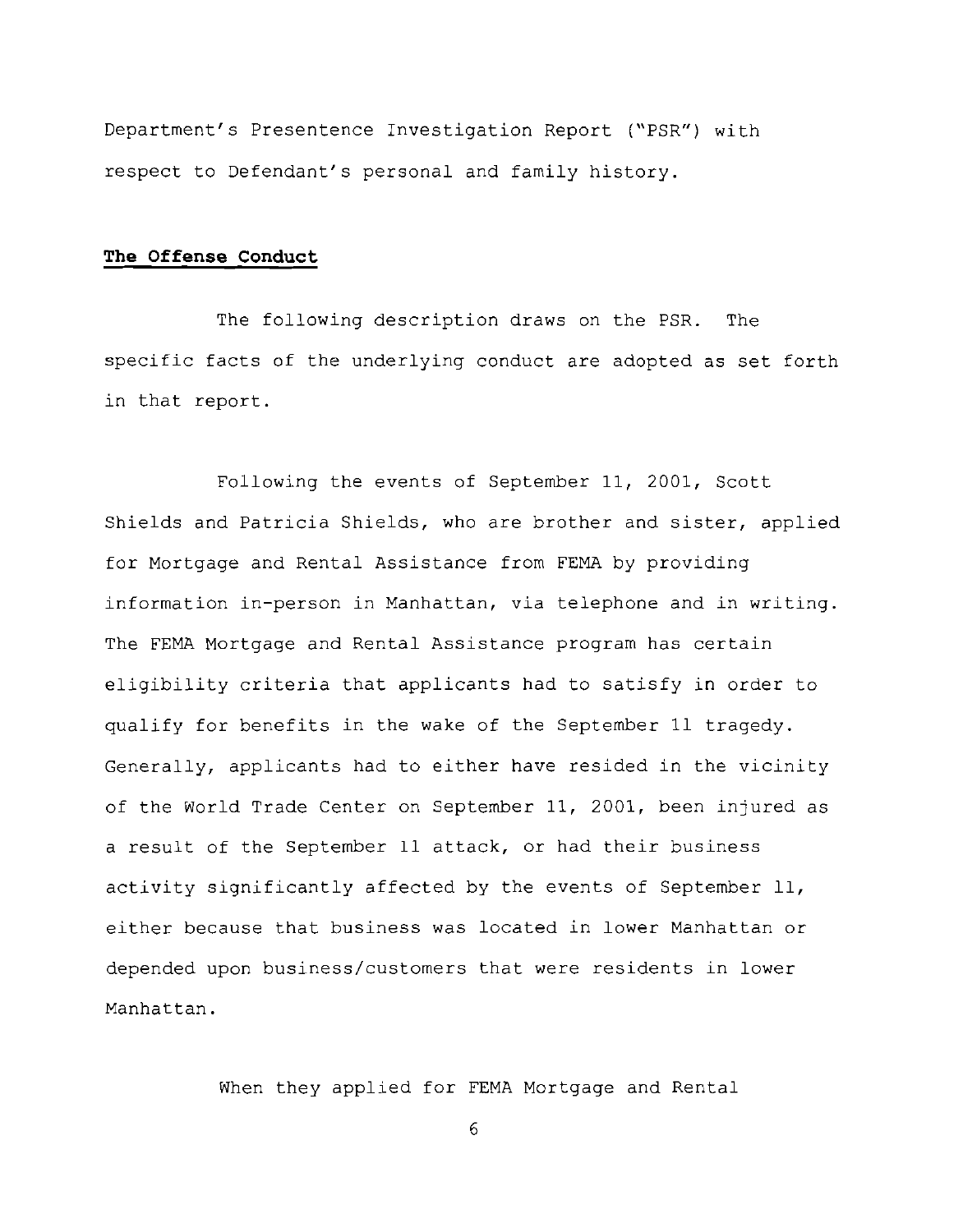Assistance shortly after September 11, 2001, Scott and Patricia Shields were not eligible for assistance under the program because they were residing and working in Greenwich, Connecticut at the time. Despite the fact that they were not eligible for the FEMA assistance, they represented in application materials that they lived or worked around the World Trade Center site at the time of the disaster. Records obtained by the Government in the course of the investigation reflect (and witnesses have confirmed) that Scott and Patricia Shields were renting a home in Greenwich as of September 11, 2001, and were subsequently evicted from that home the following month, in October 2001, for nonpayment of rent.

As a result of their application for FEMA Mortgage and Rental Assistance, Scott and Patricia Shields received a total of \$38,906, in a series of payments that were based on successive renewal applications. Each of these applications contained misstatements regarding (1) where the defendants resided at the time of the 9/11 attacks, and (2) how they had used the previously paid assistance.

Specifically, the Shields misrepresented that they were living in an apartment in lower Manhattan at the time of the September 11 attacks. While they did relocate to an apartment in

 $\overline{7}$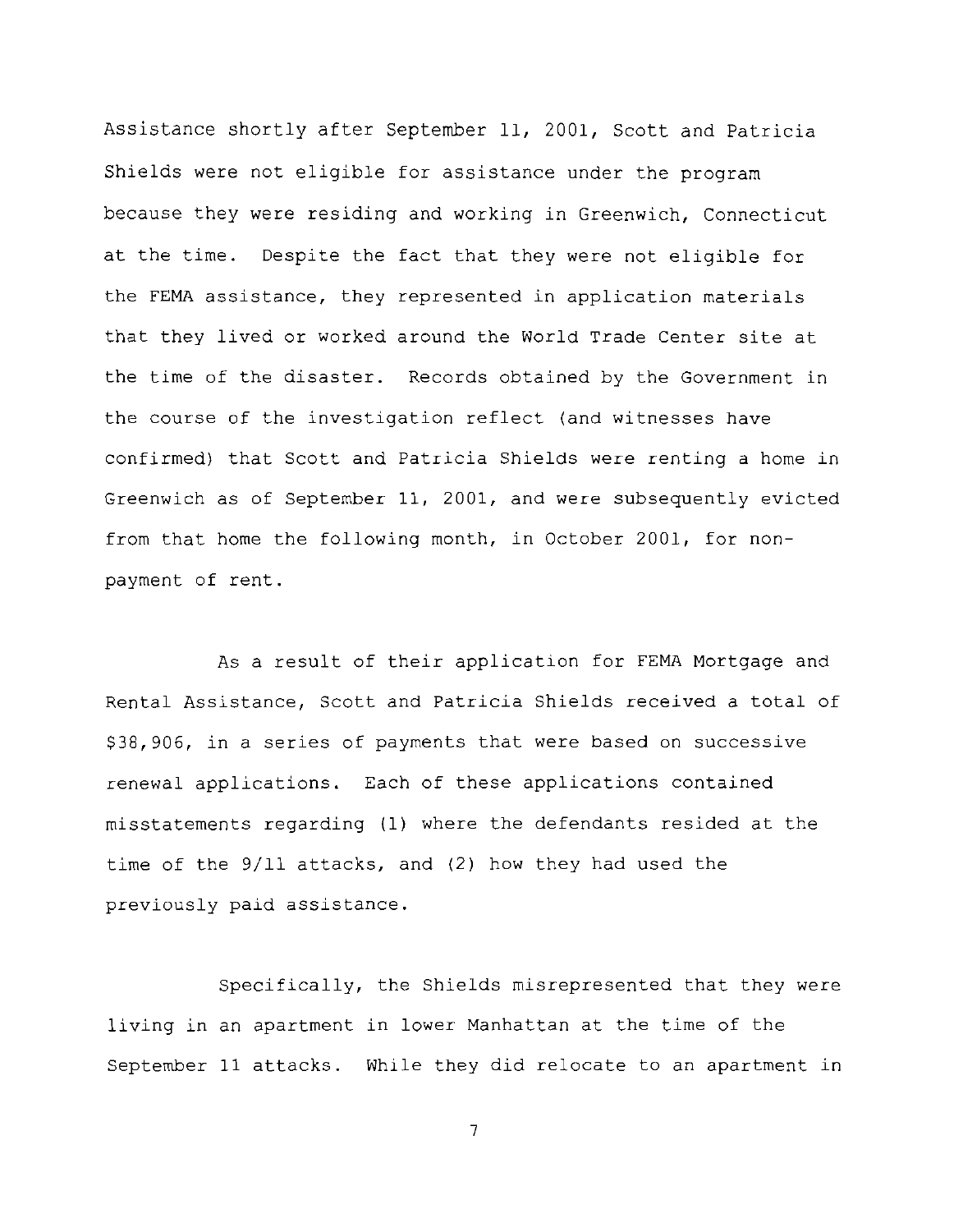lower Manhattan after they were evicted from their rental property in Greenwich, they were not residing in that apartment at the time of the World Trade Center attack. In addition, although they represented that they had used monies received from the FEMA Mortgage and Rental Assistance program in order to pay rent owed on their lower Manhattan apartment, records reflect that the Shields did not use any of the FEMA monies for this purpose, and were entirely delinquent in making rent payments on their lower Manhattan apartment from the time they moved in until they were subsequently evicted for non-payment of rent.

In addition, following the events of September 11, 2001, Scott and Patricia Shields also applied for assistance from the American Red Cross. Based on the misrepresentation that at the time of the attacks they resided below Canal Street in Manhattan (which misrepresentation was made by the Shields inperson to a Red Cross volunteer in Manhattan), the Red Cross paid the defendants a total of \$10,533.08. This payment was made by check, which was mailed from the Red Cross in Virginia to the Shields' lower Manhattan address, to which they moved following the events of September 11.

On March 20, 2007, Scott and Patricia Shields were arrested. They are being held accountable for a combined total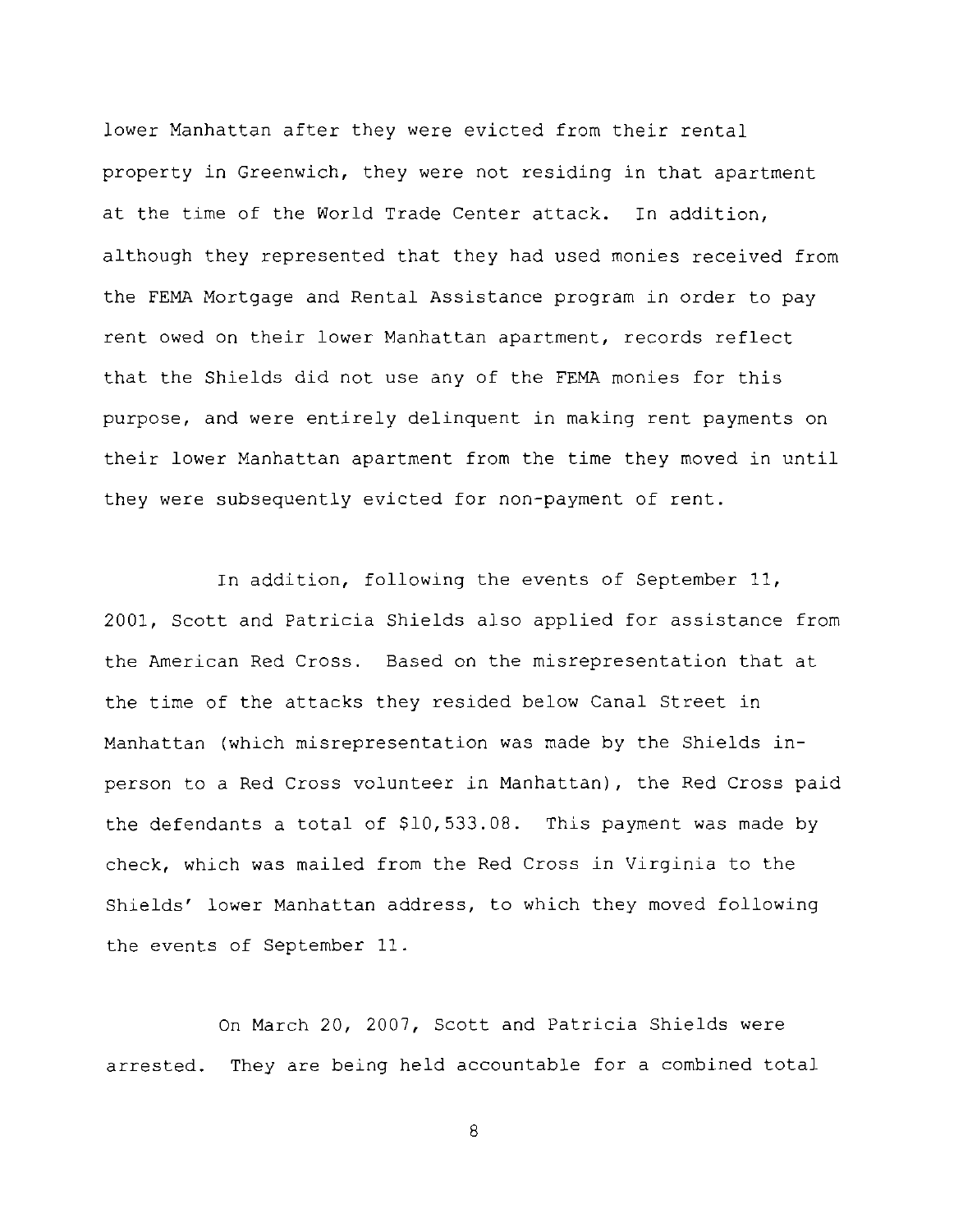of \$49,439.08 received from FEMA and the American Red Cross

# **The Relevant Statutory Provisions**

The maximum statutory sentence for violation of 18 U.S.C. *5* 371 is five years imprisonment. Count I therefore constitutes a Class D felony, pursuant to 18 U.S.C. *5* 3559(a)(4) There is no applicable statutory minimum sentence.

The maximum statutory sentence for violation of 18 U.S.C. *5* 641 is ten years imprisonment. Count I1 therefore constitutes a Class C felony, pursuant to 18 U.S.C. § 3559(a) (3). There is no applicable statutory minimum sentence.

The maximum statutory sentence for violation of 18 U.S.C. *5* 1341 is twenty years imprisonment. Count 111 therefore constitutes a Class C felony, pursuant to 18 U.S.C.  $\frac{1}{5}$  3559(a)(3). There is no applicable statutory minimum sentence.

The Court may also impose a term of supervised release of up to three years, pursuant to 18 U.S.C. **9** 3583(b) (2).

The maximum fine for each Count is the greater of \$250,000 or twice the gross loss or gain resulting from the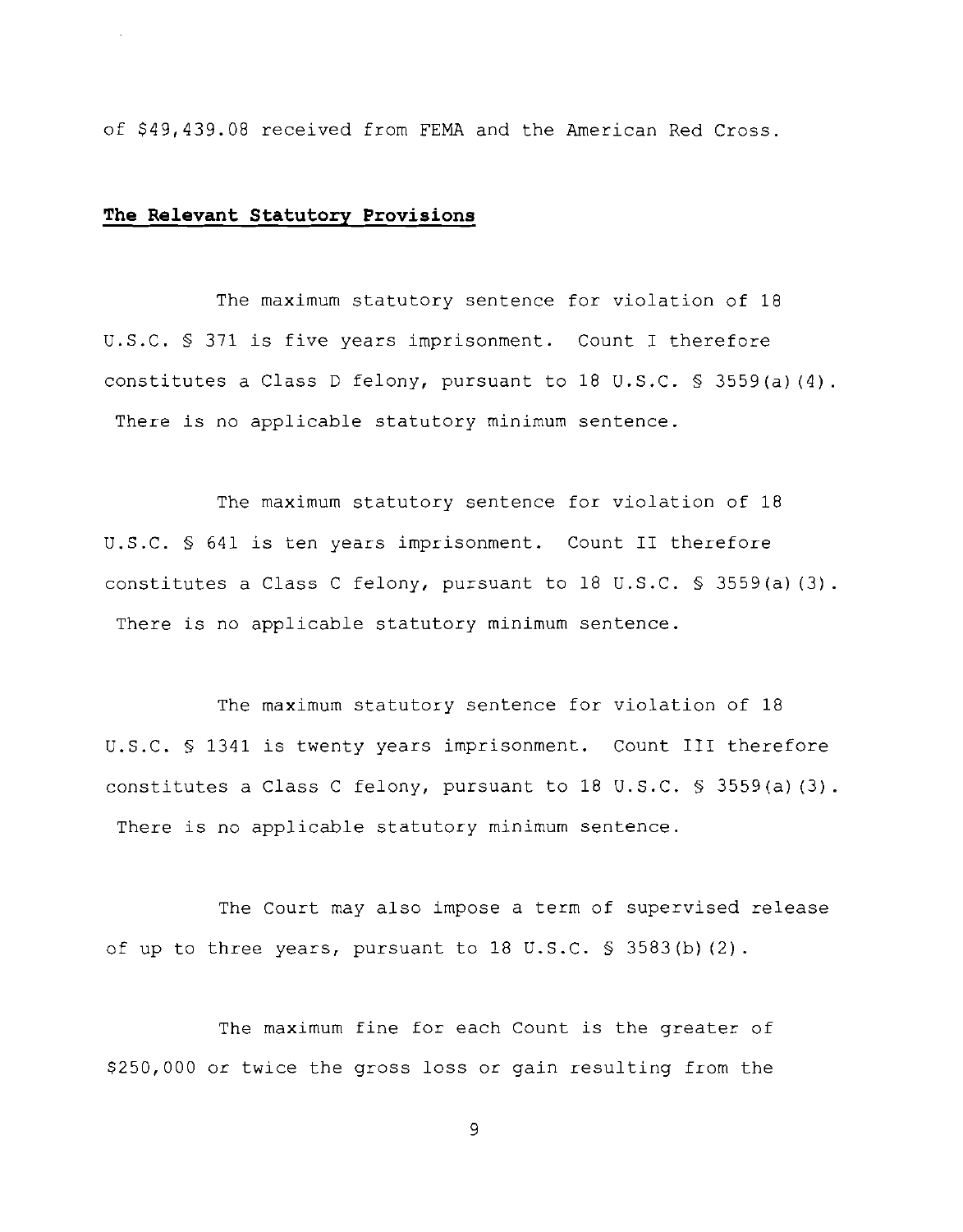offense, pursuant to 18 U.S.C. § 3571. A special assessment of \$300 is mandatory, pursuant to 18 U.S.C. § 3013.

Defendant is eligible for not less than one and no more than five years' probation, pursuant to 18 U.S.C. *5* 3561 (c) (1) . Because the offense is a felony, one of the conditions outlined in 18 U.S.C. 5 3563(b) must be imposed as a condition of probation, pursuant to 18 U.S.C. 5 3563(a) (2).

### **The Guidelines**

The May 1, 2008 edition of the United States Sentencing Commission Guidelines Manual has been used in this case for calculation purposes, pursuant to *5* lBl.ll(a).

Counts I, I1 and I11 are grouped pursuant to §3D1.2(d) because the offense level is determined largely on the basis of the total amount of harm or loss.

The quideline for a violation of 18 U.S.C. § 641 is found in 52Bl.l provides for a base offense level of 7 pursuant to  $$2B1.1(a) (1)$ .

Because the loss exceeded \$30,000 but was less than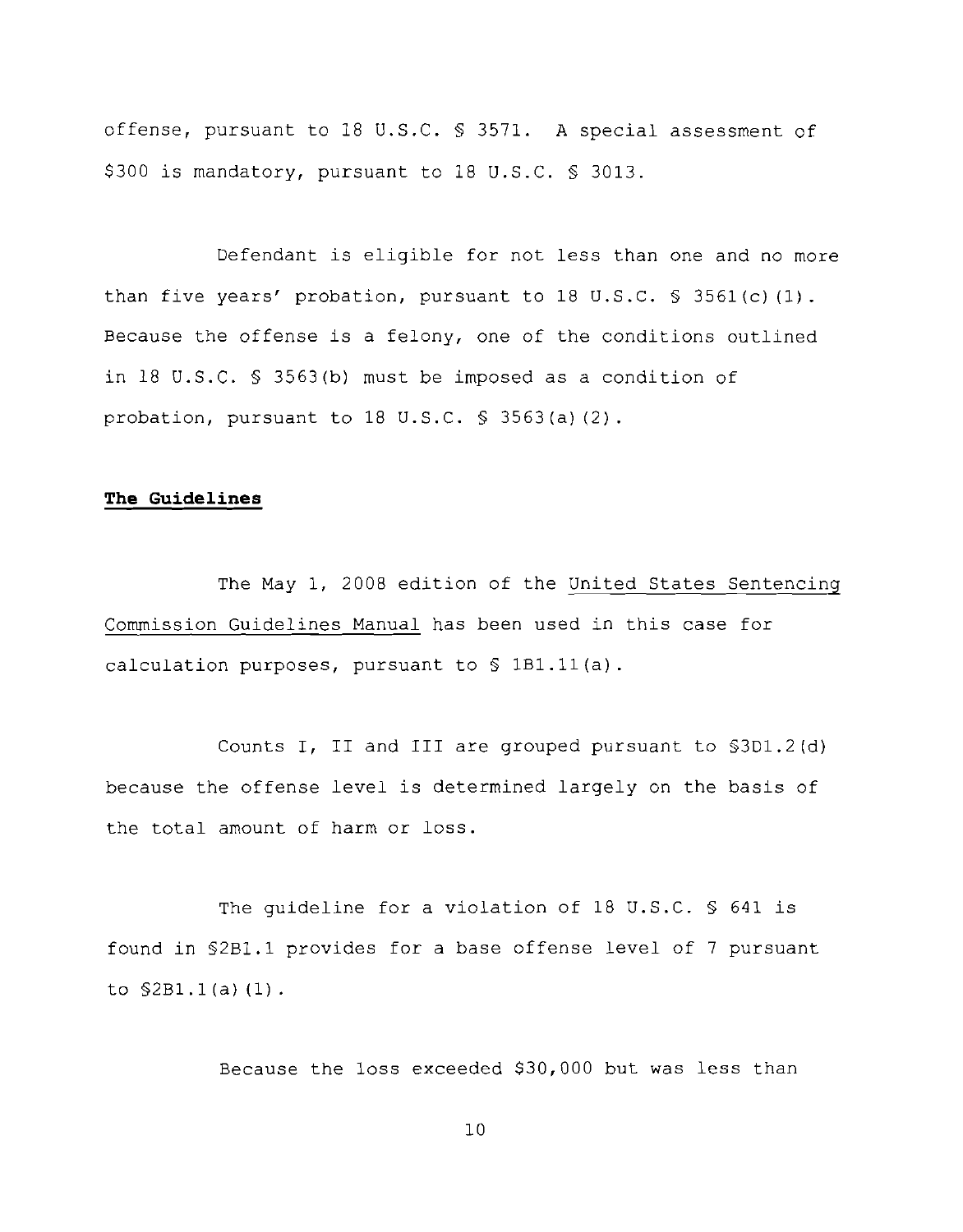$$70,000$ , pursuant to  $$2B1.1(b) (1) (D)$  the offense level is increased by six.

Based on Defendant's plea allocution, Defendant has shown a recognition of responsibility for the offense. Pursuant to §3El.l(a), the offense level is reduced by two.

Accordingly, the applicable offense level is 11

On April 25, 1990, Defendant was arrested on charges of Conspiracy to Commit Bank Fraud, and on October 24, 1990, Defendant was sentenced to three years probation and six months home confinement, as well as \$147,804 restitution and a special assessment, in the U.S. District Court for Connecticut. Further details regarding this conviction are not currently available. In any event, due to the age of the conviction, it merits no criminal history points, in accordance with §4A1.2(e) (3). Defendant therefore has zero criminal history points and a Criminal History Category of I.

Based on a total offense level of 11 and a Criminal History Category of I, the Guidelines range for imprisonment is <sup>8</sup> to 14 months.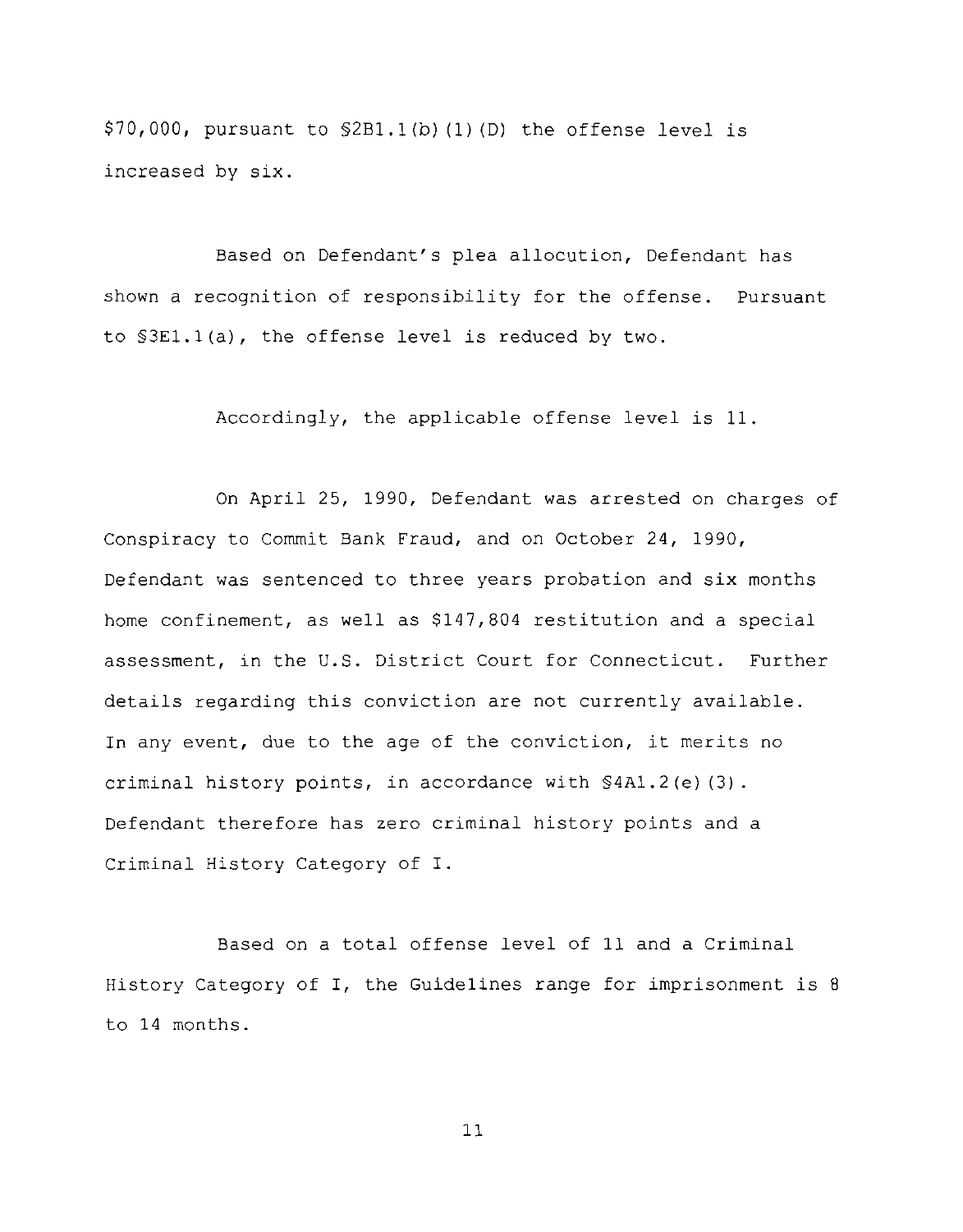The Guidelines range for a term of supervised release is at least two, but not more than three years, pursuant to 55D1.2 (a) (2) .

Because the applicable guideline range is in Zone C of the Sentencing Table, Defendant is not eligible for probation, pursuant to 5581.1, application note 2.

The fine range for the instant offense is from \$2,000 to \$20,000 or twice the gross gain or loss resulting from the offense, pursuant to  $$5E1.2(c) (3) (A)$  and  $(c) (4)$ . Subject to the Defendant's ability to pay, in imposing a fine, the Court shall consider the expected costs to the Government of any imprisonment, probation, or supervised release imposed, pursuant to *5* 5E1.2 (d) (7) . The most recent advisory from the Administrative Office of the United States Courts suggests a monthly cost of \$2,076.83 to be used for imprisonment, a monthly cost of \$301.80 for supervision, and a monthly cost of \$1,905.92 for community confinement.

# **The Remaining Factors of 18 U.S.C.** \$ **3553(a)**

Having engaged in the Guidelines analysis, this Court also gives due consideration to the remaining factors identified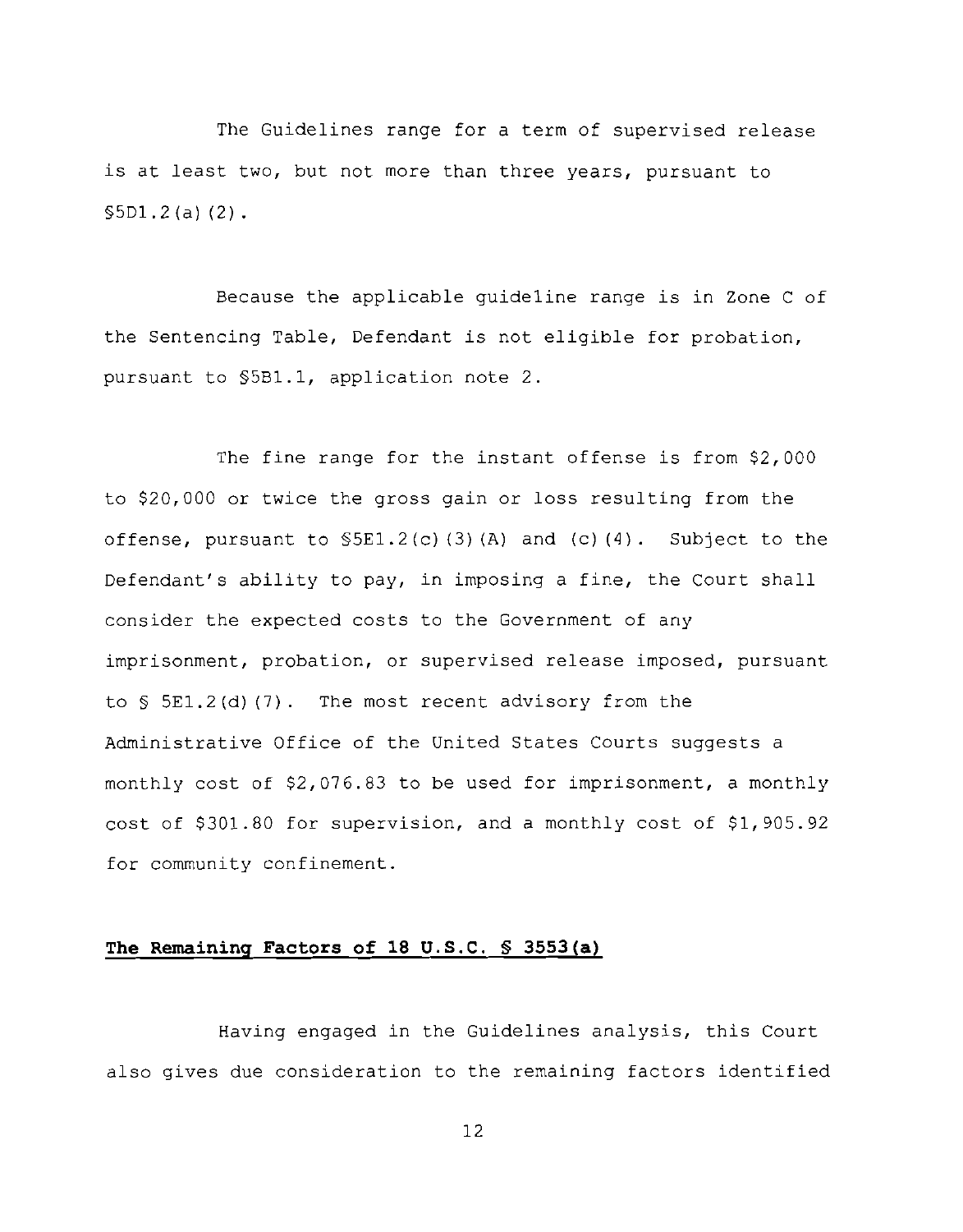in 18 U.S.C. *5* 3553(a) in order to impose a sentence "sufficient, but not greater than necessary," as is required in accordance with the Supreme Court's decision in Booker, 543 U.S. 220, and the Second Circuit's decision in Crosby, 397 F.3d 103. Pursuant to all of the factors, it is hereby determined that a sentence within the Guidelines framework is warranted.

### **The Sentence**

For the instant offenses, Scott Shields will be sentenced to 8 months imprisonment and a three-year term of supervised release.

Mr. Shields has pled guilty to defrauding the American Red Cross and FEMA, in an attempt to exploit programs that were providing financial assistance to people affected by one of this country's greatest tragedies. This is not Defendant's first interaction with the criminal court system, as he has a prior conviction for bank fraud. Although the conviction was 18 years ago, it was for a serious offense, and appears to have involved a significant sum.

Although both Defendant and his sister have expressed concern for the care of their elderly mother and the survival of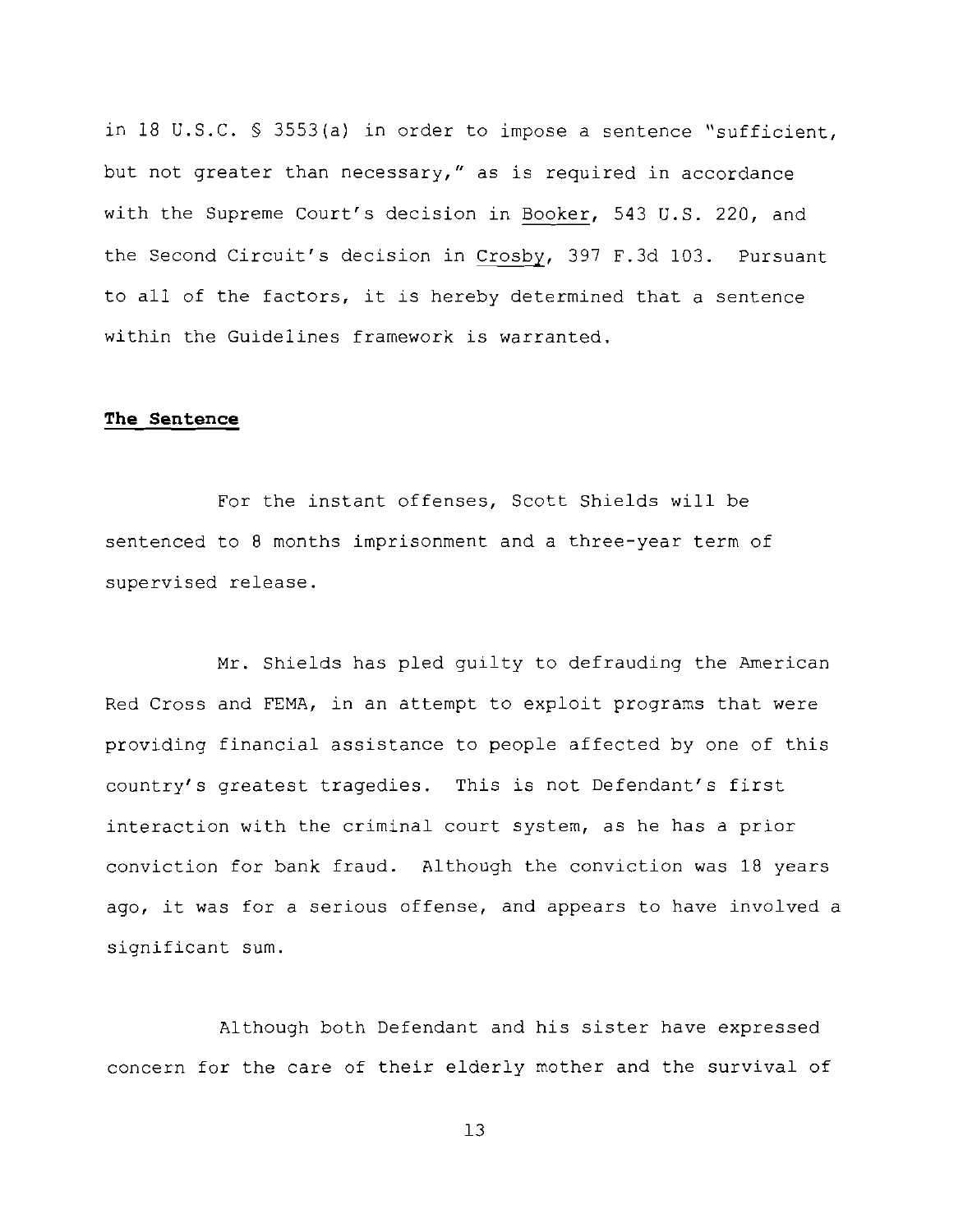Patricia Shields' business should they serve a period of incarceration, these situations are not extraordinary, and in light of the gravity of Defendant's crimes and his past criminal history, do not justify a non-Guidelines sentence. In view of these considerations, however, Defendant is being sentenced at the bottom of the Guidelines range.

Defendant is directed to report to the nearest United States Probation Office within seventy-two hours of release from custody to conmence a three-year term of supervised release. It is recommended that Defendant be supervised by the district of her residence.

As mandatory conditions of his supervised release, Defendant shall: (1) not commit another federal, state, or local crime; (2) not illegally possess a controlled substance; (3) not possess a firearm or destructive device; and (4) cooperate in the collection of DNA as directed by the probation officer.

The standard conditions of supervision (1-13), set forth in the judgment, shall be imposed with the additional three special conditions:

(1) Defendant shall provide the probation officer with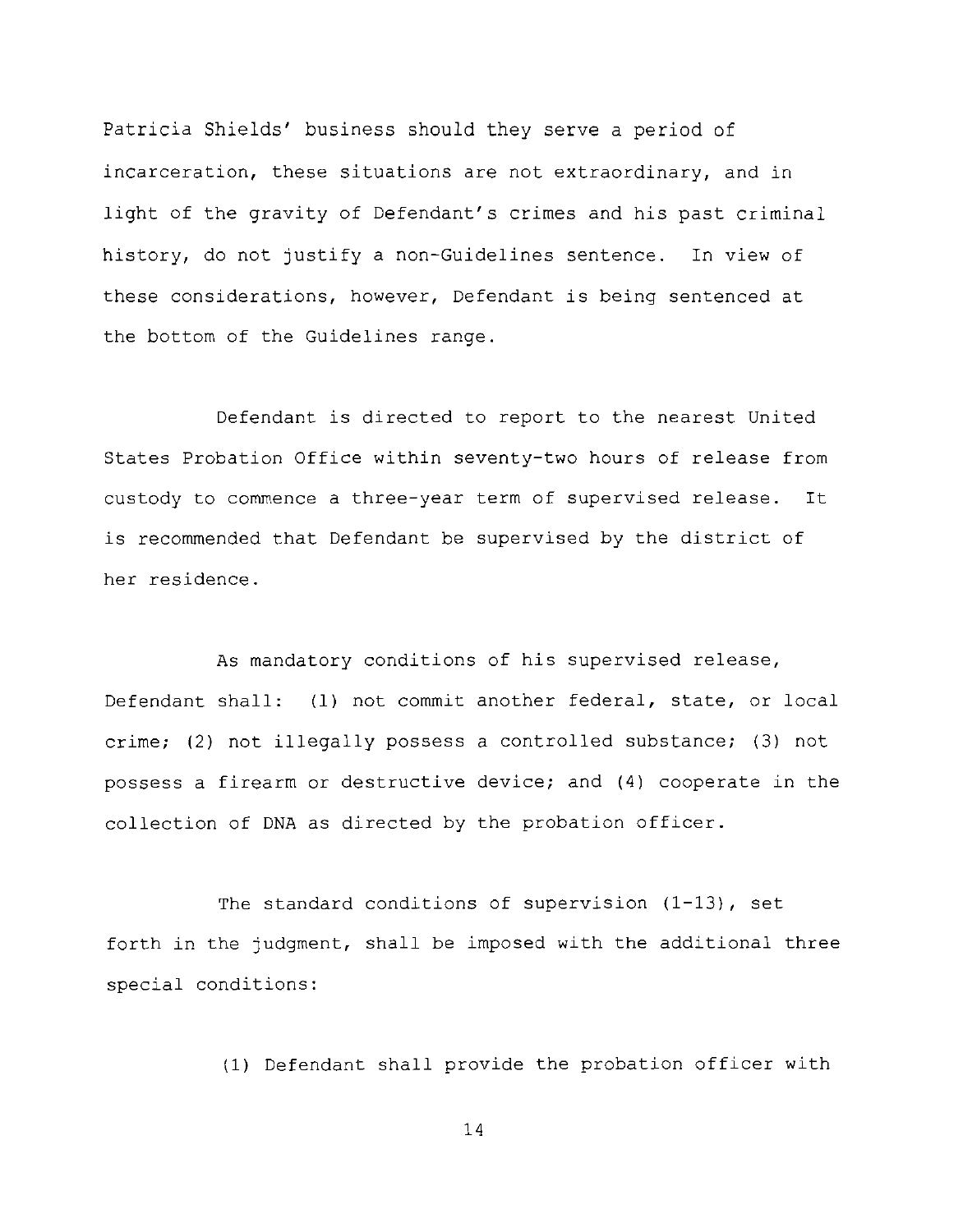access to any requested financial information.

- (2) Defendant shall not incur new credit charges or open additional lines of credit without the approval of the probation officer unless Defendant is in compliance with the installment payment schedule.
- (3) Defendant shall participate in a mental health program approved by the U.S. Probation Office. Defendant shall continue to take any prescribed medications unless otherwise instructed by the health care provider. Defendant shall contribute to the costs of services rendered not covered by third-party payment, if Defendant has the ability to pay. The Court authorizes the release of available psychological and psychiatric evaluations and reports to the health care provider.

The fine in this case is waived. However, it is ordered that Defendant shall make restitution, payable to the Clerk, U.S. District Court, 500 Pearl Street, New York, N.Y., for disbursement to the following persons in the following amounts: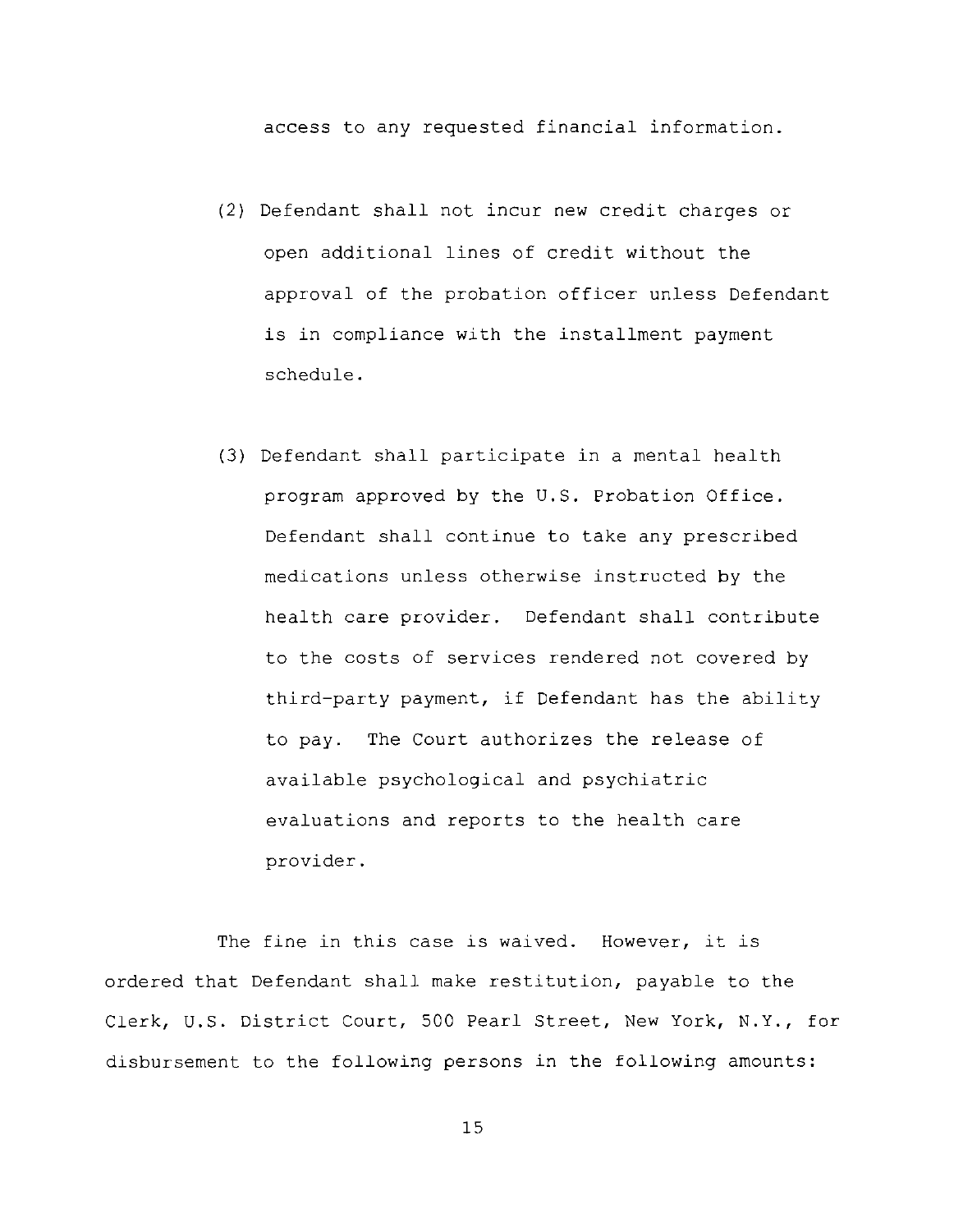\$10,533.08 is owed to:

Frank R. Favilla Investigator American Red Cross 9/11 Program 195 Willis Avenue, Suite #212 Mineola, NY 11501

\$38,906 is owed to:

Janie Cullers Financial Management Specialist FEMA Lockbox P.O. Box 70941 Charlotte, NC 28272-0941

The factors in 18 U.S.C. § 3664(f) (2) were considered in formulating the payment schedule. If Defendant is engaged in a BOP non-UNICOR work program, Defendant shall pay \$25 per quarter toward the criminal financial penalties. However, if Defendant participates in the BOP'S UNICOR program as a grade 1 through 4, Defendant shall pay 50% of his monthly UNICOR earnings toward the criminal financial penalties, consistent with BOP regulations at 28 C.F.R. § 545.11. Any payment made that is not payment in full shall be divided proportionally among the persons named. No further payment shall be required after the sum of the amounts actually paid by all co-conspirators has fully covered the compensable injury.

The remainder of restitution shall be paid in monthly installments of at least \$200 over a period of supervision to commence 30 days after the date of release from custody.